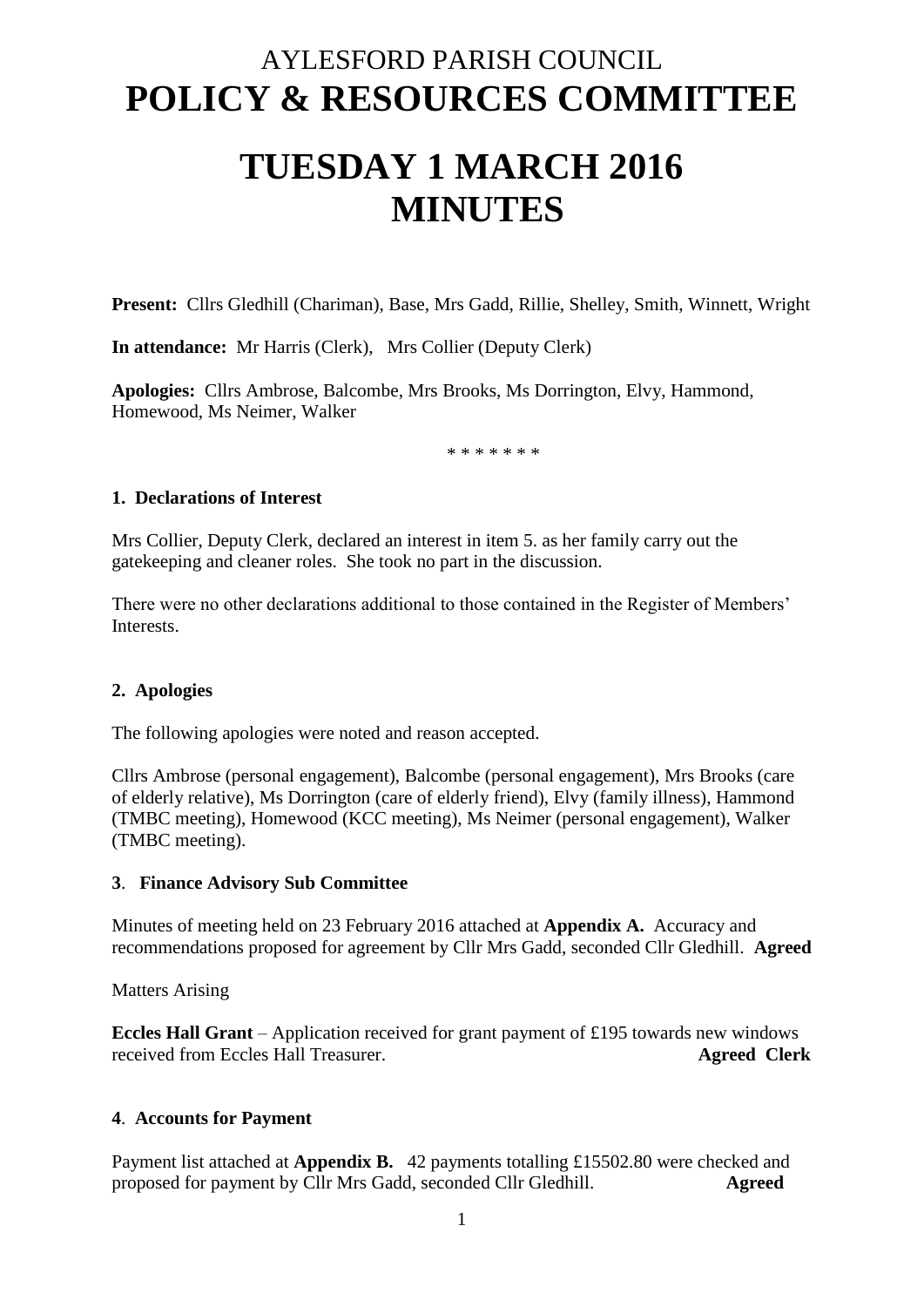# **5. Gatekeeper and Cleaner Rates for 2016/17**

Currently £5.50 per day and £8 per hour respectively. Rates did not increase last year. It was proposed by Cllr Wright, seconded Cllr Mrs Gadd that the rates be increased to £6.00 per day and £10 per hour (2 hours per week) respectively. **Agreed**

# **6. Law and Order -** No report to this meeting.

# **7**. **Rugby Club/Netball League –** No report to this meeting.

### **8**. **Flood Defences**

Cllr Rillie reported the resignation of one of the village flood wardens. Vacancy to be advertised on the Council's website and local notice boards. **Clerk**

### **9. Council Vacancies**

Current vacancies: 2 Aylesford South 1 Eccles

### **10. KCC Mobile Libraries Future**

Clerk's report attached at **Appendix C**. Members **agreed** they had no comments to make on the proposals.

### **11. External Audit**

The Clerk reported that previously the Audit Commission appointed the External Auditor for the Council. With the absolution of the Audit Commission a new body for smaller authorities, Audit Appointments Ltd, has been set up to make those appointments. This new body has been established at NALC and SLCC amongst others. However, this is now an option for Parish Councils to opt out of this scheme and appoint their own External Auditor. It was **agreed** not to opt out of the scheme for the appointment of the External Auditor.

#### **12. KCC Electoral Arrangements**

The original proposal from the Boundary Commission to change the boundaries of Malling North East to exclude part of Ditton Parish, has been rejected by the Commission. Therefore the Malling North East Division will remain the same.

### **13. Replacement for Small Van**

A number of small repairs have recently been carried out on the second van and the Clerk advised Members that it would now be appropriate to consider its replacement. He sought authority to look at both purchasing and leasing options – **agreed.** The Clerk will research and report back to P&R with a view to replacing the van in the new financial year 2016/17.